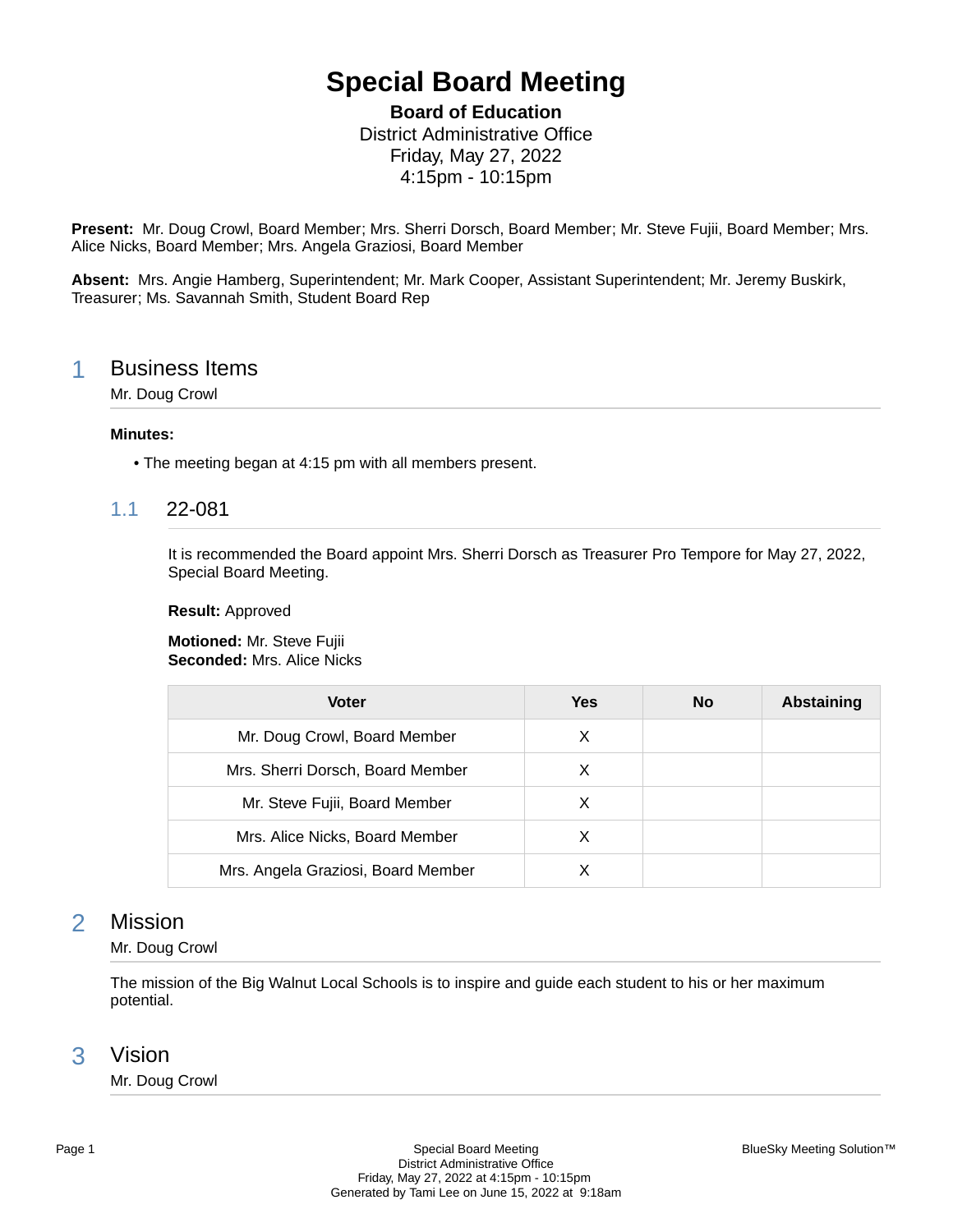In order to realize our mission, we will strive to achieve and maintain our vision of:

- Student-focused, professional, collaborative staff
- Student-focused, challenging and current curriculum
- Supportive, involved and informed community
- Safe, respectful and welcoming environment

## 4 President

Mr. Doug Crowl

- Call to Order
- Moment of Silence for Personal Reflection
- Pledge of Allegiance

## 5 Roll Call

Mr. Doug Crowl

#### **Minutes:**

• all Board members in attendance

## 6 District Goals

Mr. Doug Crowl

- Improve Academic Achievement
- Promote Whole-Child Development
- Optimize Capital & Human Resources
- Demonstrate Financial Responsibility

## 7 Executive Session

Mr. Doug Crowl

## 7.1 22-082

It is recommended the Board enter Executive Session to consider the employment/appointment of a public employee/official.

### **Minutes:**

- The Board entered Executive Session at 4:17 pm.
- The Board took a recess from 5:36 to 6:20 pm.
- The Board entered back into Executive Session at 6:20 pm.
- The Board took a recess from 8:04 to 9:43 pm.
- The Board entered back into Executive Session at 9:43 pm.

#### **Result:** Approved

**Motioned:** Mr. Steve Fujii **Seconded:** Mrs. Alice Nicks